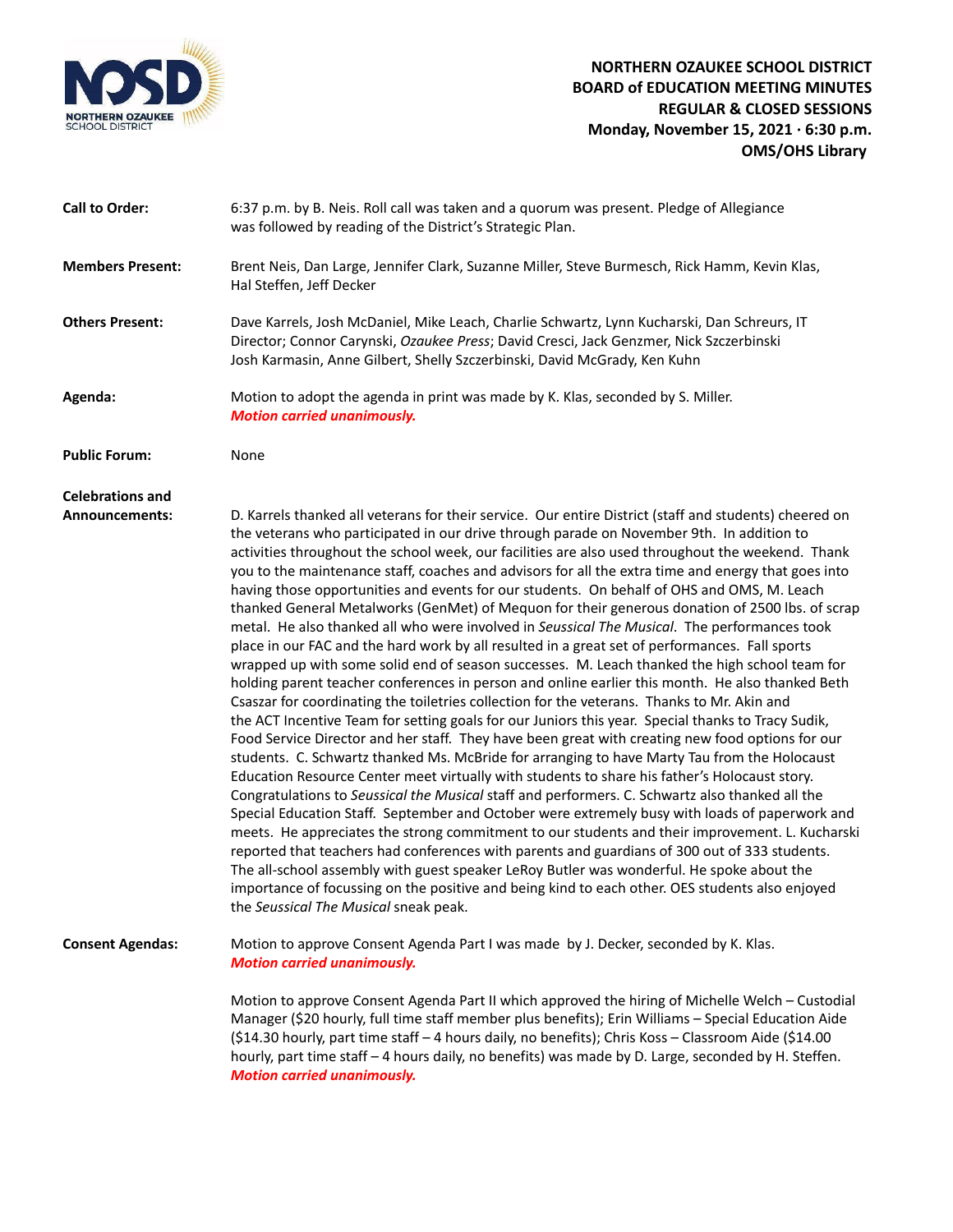| <b>Monthly Reports:</b>             | Board chairpersons in attendance provided an update on recent committee<br>meeting activities.                                                                                                                                                                                                 |
|-------------------------------------|------------------------------------------------------------------------------------------------------------------------------------------------------------------------------------------------------------------------------------------------------------------------------------------------|
|                                     | Finance/Buildings & Grounds: The committee met earlier this evening to discuss the capital<br>campaign. They are developing a list of potential donors to contact.                                                                                                                             |
|                                     | The display cases for our athletic awards/trophies are in the process of being reinstalled. Work<br>continues on the drainage ditch for the back field. The committee will be working on a plan for<br>OES playground improvements. H. Steffen has joined the committee as a community member. |
|                                     | Student Learning & Achievement: The committee will be meeting to review our accountability<br>report cards. They will be analyzing the test scores and data before presenting the results to the<br>board in December.                                                                         |
| <b>Information/Action</b><br>ltems: | Early Graduation Requests: David Cresci, Jason Kuhn (video), Jack Genzmer and Nick Szczerbinski<br>appeared before the board to explain their request and answer questions.                                                                                                                    |
|                                     | Motion to approve the early graduation request by David Cresci was made by<br>$\bullet$<br>S. Burmesch and seconded by J. Decker. Motion carried unanimously.                                                                                                                                  |
|                                     | Motion to approve the early graduation request by Jason Kuhn was made by<br>$\bullet$<br>S. Burmesch and seconded by S. Miller. Motion carried unanimously.                                                                                                                                    |
|                                     | Motion to approve the early graduation request by Jack Genzmer was made by<br>$\bullet$<br>D. Large and seconded by K. Klas. Motion carried unanimously.                                                                                                                                       |
|                                     | Motion to approve the early graduation request by Nick Szczerbinski was made by<br>$\bullet$<br>S. Burmesch and seconded by S. Miller. Motion carried unanimously.                                                                                                                             |
|                                     | Information Technology Initiatives Presentation: D. Schreurs, IT Director shared his presentation<br>on IT updates and initiatives.                                                                                                                                                            |
|                                     | School Vans Purchase Approval: S. Miller made a motion to approve the purchase of two 2022 Ford<br>Transit, 10-passenger vans in the amount of \$84,476.00 from Ewald Automotive Group, seconded<br>by J. Clark. Motion carried unanimously.                                                   |
|                                     | Wisconsin State Education Convention: The Wisconsin State Education Convention will be held on<br>January 10-21, 2022. S. Burmesch will be our delegate. The deadline to register is December 17,<br>2021.                                                                                     |
| Next Agenda:                        | Topics suggested for the December 20, 2021 Regular Board Meeting include:                                                                                                                                                                                                                      |
|                                     | <b>WASB Resolutions and Recommendations</b>                                                                                                                                                                                                                                                    |
|                                     | ACT 143 Office of School Safety Report                                                                                                                                                                                                                                                         |
|                                     | School/District data and report cards                                                                                                                                                                                                                                                          |
|                                     | Joint meeting with Village of Fredonia Board - December 2, 2021                                                                                                                                                                                                                                |
| <b>Next Meeting:</b>                | Monday, December 20, 2021, 6:30 p.m. OMS/OHS Library                                                                                                                                                                                                                                           |
|                                     |                                                                                                                                                                                                                                                                                                |